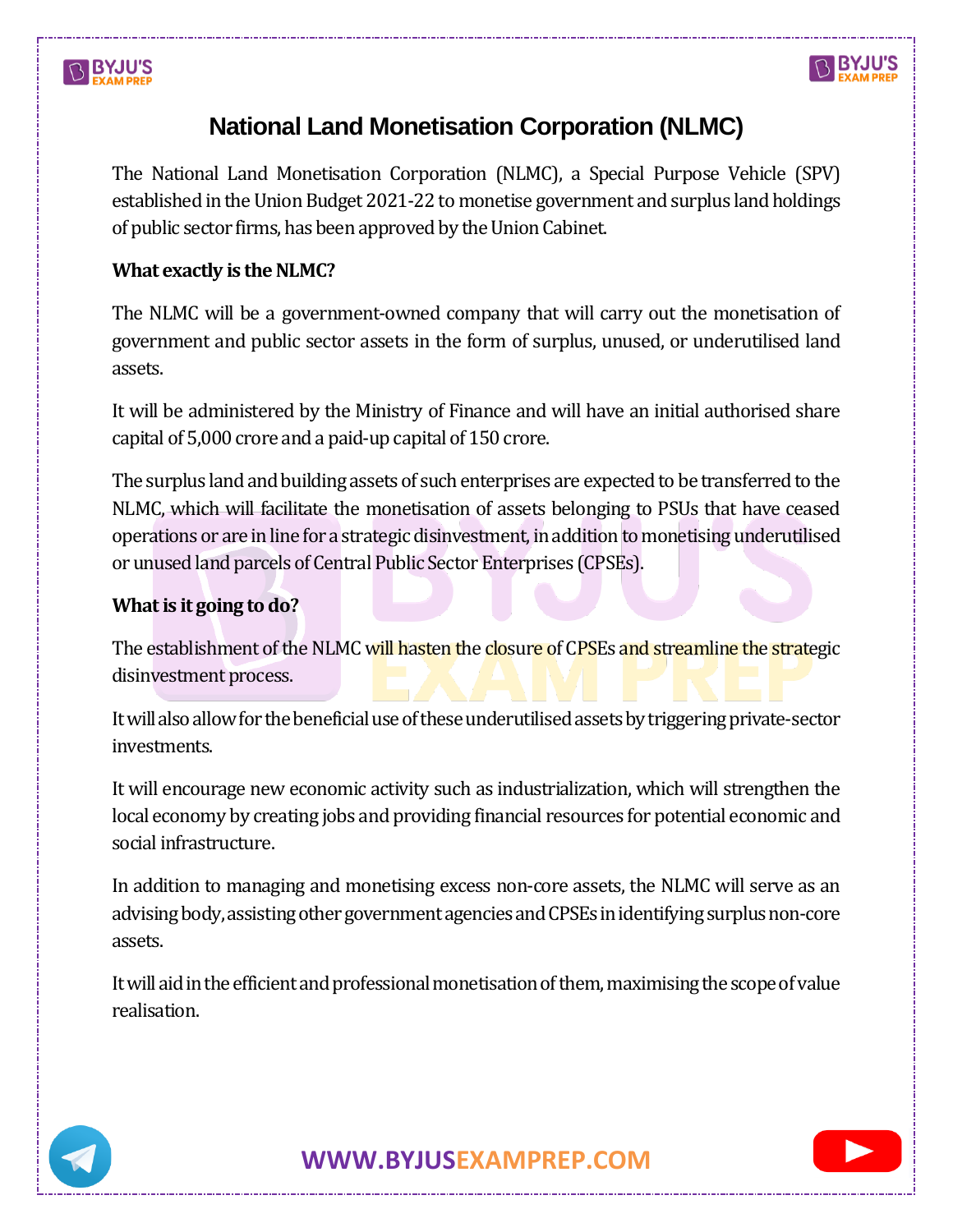# **BYJU'S**



#### **What does it mean to "monetize" something?**

When the government monetises its assets, it is effectively transferring the asset's revenue rights (which may be idle land, infrastructure, or a public utility) to a private party for a predetermined length of time.

The government receives an upfront payment from the private firm, a regular portion of the money generated by the asset, a commitment of consistent investment in the asset, and title rights to the monetised asset in such a transaction.

Government assets can be monetised in a variety of ways; for example, land monetisation of specific locations such as offices can be done through a Real Estate Investment Trust (REIT).

#### **What are real estate investment trusts (REITs)?**

REITs are real estate investment trusts that own and operate land assets as well as fund income-producing real estate. The Public Private Partnerships (PPP) model can also be used to monetise government assets.

#### **Why is it necessary to monetize?**

One reason the government monetises its assets is to generate new sources of revenue; the economy has already been hit by the coronavirus pandemic, and revenues are needed to meet the Modi government's goal of achieving a \$5 trillion economy.

One reason the government monetises its assets is to generate new sources of revenue; the economy has already been hit by the coronavirus pandemic, and revenues are needed to meet the Modi government's goal of achieving a \$5 trillion economy.

Third, it is done to produce resources or capital for future asset creation, such as using monetisation proceeds to fund new infrastructure projects.

### **What will the NLMC's role be?**

The NLMC will hire professionals from the private sector on a merit-based basis, similar to other specialised government companies such as the National Investment and Infrastructure Fund (NIIF) and Invest India.

This is because asset monetisation of real estate requires expertise in property valuation, market research, investment banking, land management, legal diligence, and other related skill sets.



**[WWW.BYJUSEXAMPREP.COM](https://byjusexamprep.com/)**